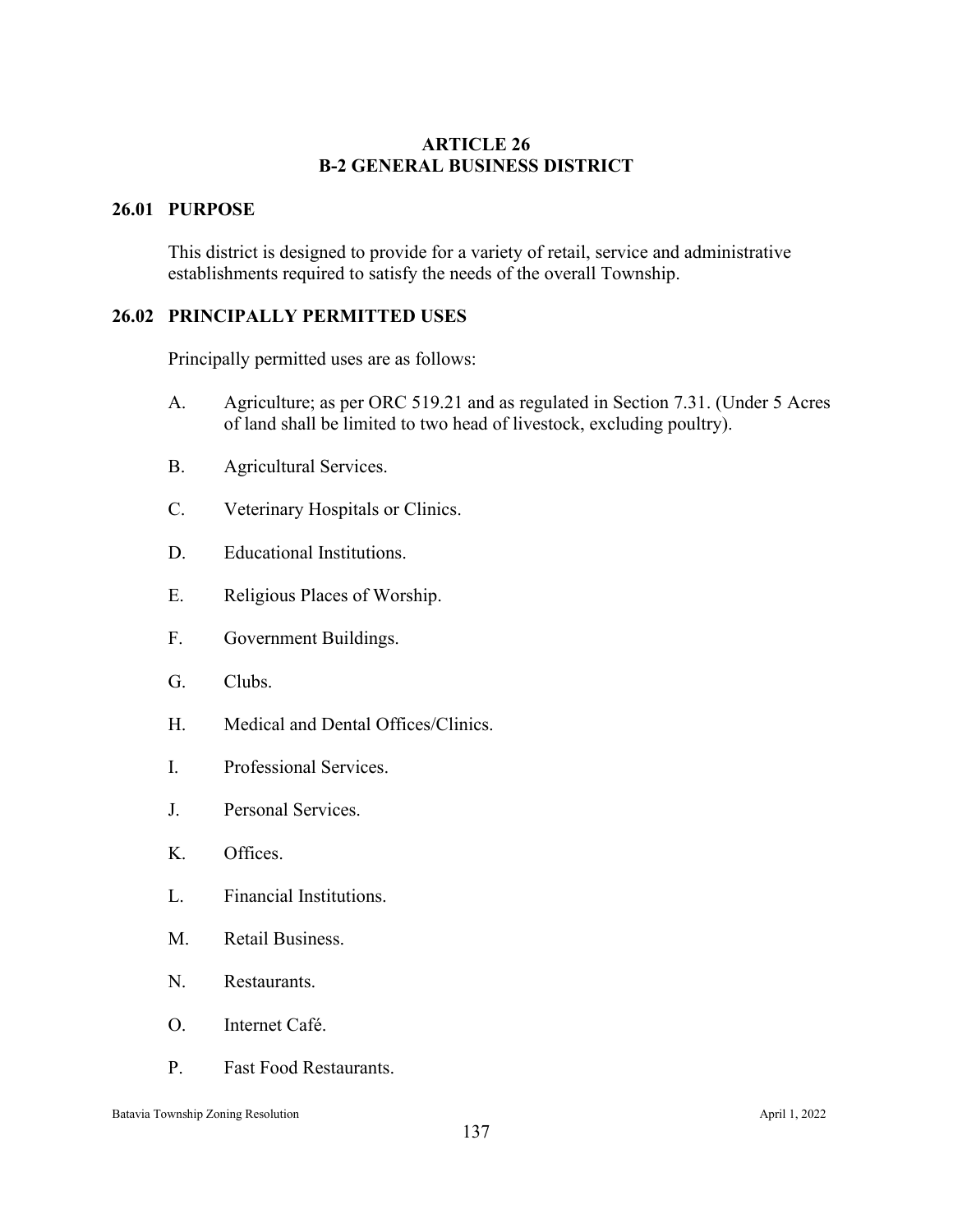- Q. Automotive Filling Stations.
- R. Commercial Entertainment.
- S. Hotels and Motels.
- T. Automotive Service and Repairs.
- U. Automobile, Motorcycle, Recreational Vehicle, Truck, Trailer and Farm Implement Sales; New or Used.
- V. Automotive Washing Facility.
- W. Wholesale Business.
- X. Shopping Center.
- Y. Day Care Center.
- Z. Plant Nursery.
- AA. Wireless Telecommunications Towers.

# **26.03 PERMITTED ACCESSORY USES**

Permitted accessory uses are as follows, and in accordance with Article 7:

- A. Signs, as regulated in Article 40.
- B. Roadside Stands.
- C. Drive-through Facilities.
- D. Warehouse; provided that such facility does not exceed 40% of the total floor area of the Structure.
- E. Any use or structure customarily accessory and incidental to any of the permitted uses.

### **26.04 CONDITIONALLY PERMITTED USES**

Conditionally permitted uses are as follows:

A. Golf Courses.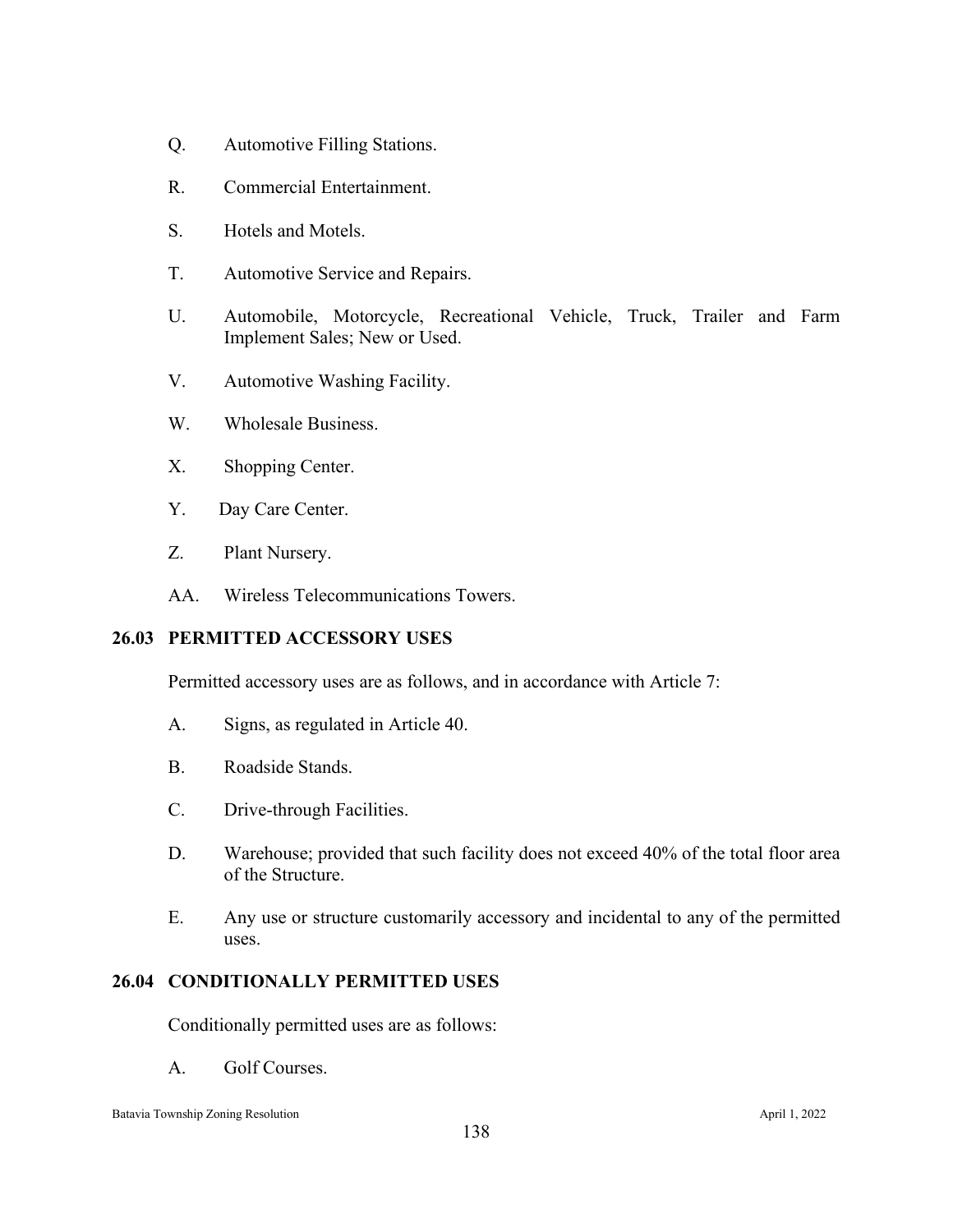- B. Non-Commercial Recreation.
- C. Hospitals.
- D. Single-family Dwellings.
- E. Rest Homes/Convalescent Care/Assisted Living Facilities.
- F. Taverns.
- G. Medical and Dental Laboratories.
- H. Restaurants with outdoor dining and/or entertainment; as regulated in Section 7.33.
- I. Veterinary Hospitals or Clinics; as regulated in Section 7.34.
- J. Recreational Vehicle Storage Facility.
- K. Self-Service Storage Facility.
- L. Commercial Recreation.
- M. Small Wind Energy Conservation Systems on lots three (3) acres or less; as regulated in Section 7.29.
- N. Uses similar to those indicated in this District.

#### **26.05 MINIMUM LOT AREA AND WIDTH**

The minimum lot area for properties in the B-2 General Business District shall be one (1) acre with no minimum width.

### **26.06 MINIMUM FRONT YARD SETBACK**

The minimum front yard setback for properties in the B-2 General Business District shall be 50 feet.

#### **26.07 MINIMUM SIDE YARD SETBACK**

The minimum side yard setback for properties in the B-2 General Business District shall be 20 feet.